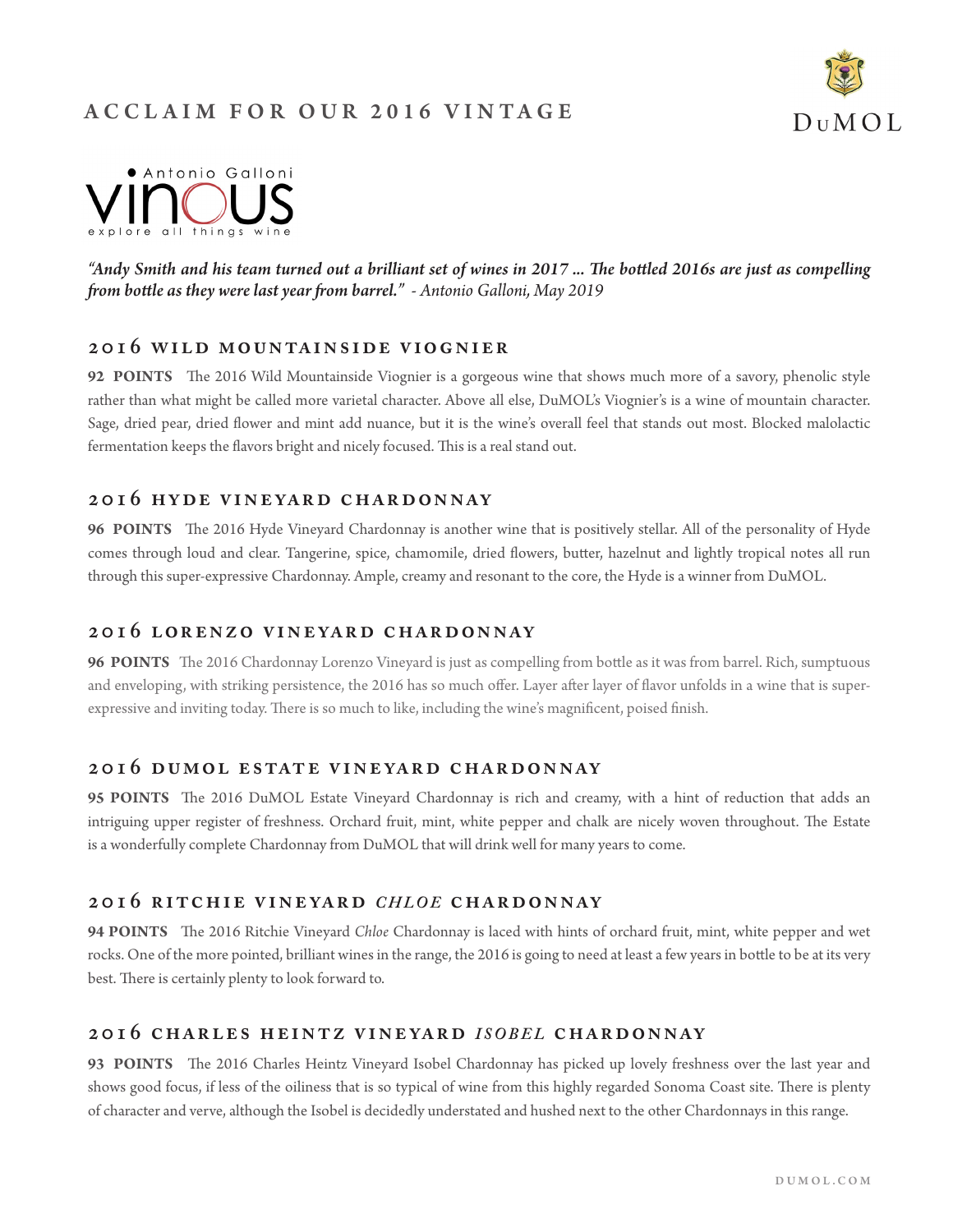

## **2016 dumol estate vineyard pinot noir**

**96 POINTS** The 2016 DuMOL Estate Vineyard Pinot Noir is an absolutely stellar wine. Dark and also quite savory in the glass, the 2016 presents a super-intriguing range of aromas, flavors and textures. The Estate has a Syrah-like feeling of density and darkness that is incredibly appealing. Huge tannins need time to soften. Readers who can wait will be rewarded with a magnificent Pinot Noir.

#### **2016 joy road vineyard pinot noir**

**92 POINTS** The 2016 Joy Road Vineyard Pinot Noir has come together nicely over the last year. Soft and open-knit, the 2016 is wonderfully inviting today. Crushed red berries, mint and rose petals all open up in a gentle, inviting Pinot that will drink well upon release.

#### **2016 finn poinot noir**

**94 POINTS** The 2016 Pinot Noir Finn is dense, pliant and super-expressive, with superb depth and all of the textural resonance that makes Russian River Pinot so undeniably alluring. Bright red cherry, plum, dried rose petal and spice all develop with time in the glass. The 2016 is even more impressive from bottle than it was from barrel. Best of all, it will drink well with minimal cellaring.

#### **2016 widdoes vineyard** *r ya n* **pinot noir**

**95 POINTS** The 2016 Widdoes Vineyard Ryan Pinot Noir is one of the most distinctive wines in this lineup. Soaring, perfumed aromatics and bright, red-toned fruit give the Widdoes much of its multi-faceted profile. Red berry fruit, blood orange, mint and floral overtones build as this striking, deeply expressive Pinot shows off its unmistakable pedigree and pure class.

#### **2016 wildrose estate pinot noir**

**94+ POINTS** The 2016 Wildrose Estate Pinot Noir is a wine of real character and personality. Rose petal, mint, dried flowers, game, blood orange and incense all add an exotic quality that is impossible to miss. Beautifully perfumed and deep, the Wildrose has so much to offer.

## **2016 greywacke vineyard** *e d d i e' <sup>s</sup> pa t c h* **syrah**

**96 POINTS** The 2016 Greywacke Vineyard *Eddie's Patch* Syrah is just as impressive as it was from barrel. A rush of aromas and flavors builds in a Syrah endowed with huge depth and complexity. Black pepper, sage, menthol and licorice develop in the glass, adding to the wine's tremendous appeal. This is a stellar showing from DuMOL.

#### **2016 dumol estate vineyard syrah**

**95 POINTS** Creamy and beautifully textured, the 2016 DuMOL Estate Vineyard Syrah is a winner from DuMOL. Inky dark fruit, lavender, spice, menthol and black pepper all grace this exquisitely beautiful, expressive Syrah. The 2016 was done with 6% Viognier and 50% whole clusters, but what really comes through is the wine's sublime balance.